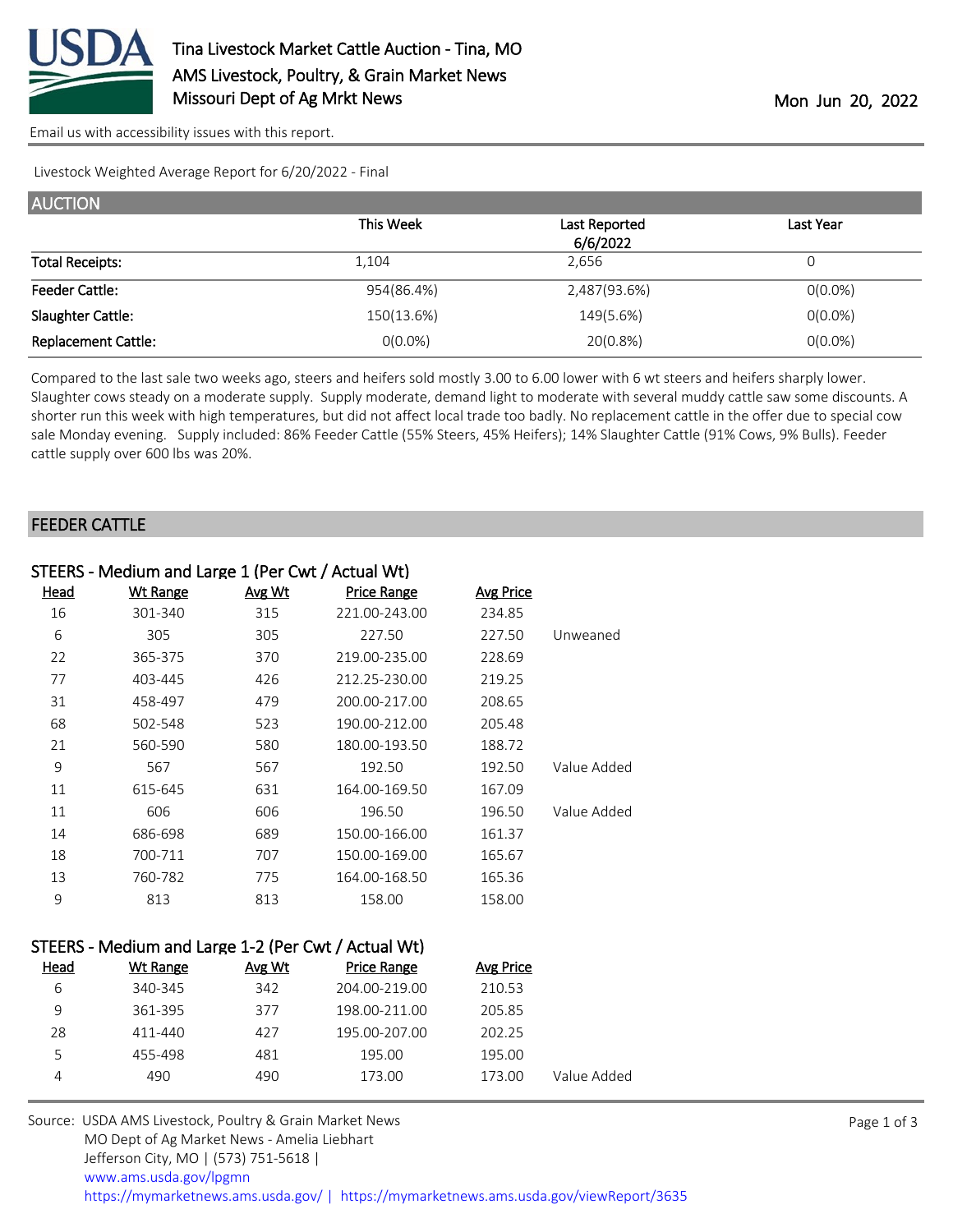

[Email us with accessibility issues with this report.](mailto:mars@ams.usda.gov?subject=508%20issue)

| 35 | 520-546 | 536 | 165.00-183.00 | 171.64 |
|----|---------|-----|---------------|--------|
| 12 | 569-585 | 572 | 157.50-160.00 | 157.93 |
|    | 718     | 718 | 140.00        | 140.00 |

## STEERS - Medium 1 (Per Cwt / Actual Wt)

| Head | Wt Range | Avg Wt | <b>Price Range</b> | <b>Avg Price</b> |
|------|----------|--------|--------------------|------------------|
|      | 494      | 494    | 177.50             | 177.50           |

|             |                  |                    |        | HEIFERS - Medium and Large 1 (Per Cwt / Actual Wt) |             |
|-------------|------------------|--------------------|--------|----------------------------------------------------|-------------|
|             | <b>Avg Price</b> | <b>Price Range</b> | Avg Wt | <b>Wt Range</b>                                    | <u>Head</u> |
|             | 194.92           | 192.00-197.00      | 339    | 305-348                                            | 25          |
|             | 186.00           | 186.00             | 367    | 367                                                | 4           |
|             | 192.94           | 185.00-196.00      | 415    | 403-425                                            | 16          |
|             | 178.20           | 174.00-187.00      | 476    | 450-498                                            | 34          |
| Value Added | 175.50           | 175.50             | 482    | 482                                                | 7           |
|             | 169.20           | 164.00-173.00      | 524    | 513-545                                            | 20          |
|             | 160.24           | 153.00-163.00      | 565    | 550-584                                            | 41          |
|             | 151.41           | 150.00-161.00      | 617    | 615-632                                            | 8           |
|             | 148.50           | 148.00-149.00      | 673    | 671-675                                            | 6           |
| Value Added | 166.50           | 166.50             | 698    | 698                                                | 25          |
|             | 143.30           | 141.00-145.00      | 731    | 719-749                                            | 31          |
|             | 140.00           | 140.00             | 760    | 760                                                | 3           |
|             | 140.31           | 131.00-145.00      | 832    | 830-835                                            | 3           |
|             | 142.00           | 142.00             | 863    | 863                                                | 4           |
|             |                  |                    |        |                                                    |             |

### HEIFERS - Medium and Large 1-2 (Per Cwt / Actual Wt)

| Head | Wt Range | Avg Wt | <b>Price Range</b> | Avg Price |          |
|------|----------|--------|--------------------|-----------|----------|
|      | 330-345  | 343    | 183.00-184.00      | 183.14    |          |
| 6    | 380      | 380    | 173.00-184.00      | 178.50    |          |
| 15   | 356-382  | 377    | 160.00-164.00      | 163.24    | Unweaned |
| 29   | 410-444  | 433    | 171.00-183.00      | 177.03    |          |
| 54   | 457-493  | 472    | 154.00-170.00      | 166.29    |          |
| 19   | 505-542  | 525    | 153.50-162.00      | 156.43    |          |
| 6    | 653      | 653    | 134.00             | 134.00    |          |
|      |          |        |                    |           |          |

SLAUGHTER CATTLE

# COWS - Breaker 75-80% (Per Cwt / Actual Wt)

| <u>Head</u> | Wt Range  | Avg Wt | Price Range | Avg Price | Dressing |
|-------------|-----------|--------|-------------|-----------|----------|
|             | 1235-1605 | 1390   | 84.00-89.00 | 86.14     | Average  |
|             | 1115-1545 | 1392   | 90.00-97.50 | 93.28     | High     |

## COWS - Boner 80-85% (Per Cwt / Actual Wt)

| Source: USDA AMS Livestock, Poultry & Grain Market News                                |
|----------------------------------------------------------------------------------------|
| MO Dept of Ag Market News - Amelia Liebhart                                            |
| Jefferson City, MO   (573) 751-5618                                                    |
| www.ams.usda.gov/lpgmn                                                                 |
| https://mymarketnews.ams.usda.gov/   https://mymarketnews.ams.usda.gov/viewReport/3635 |